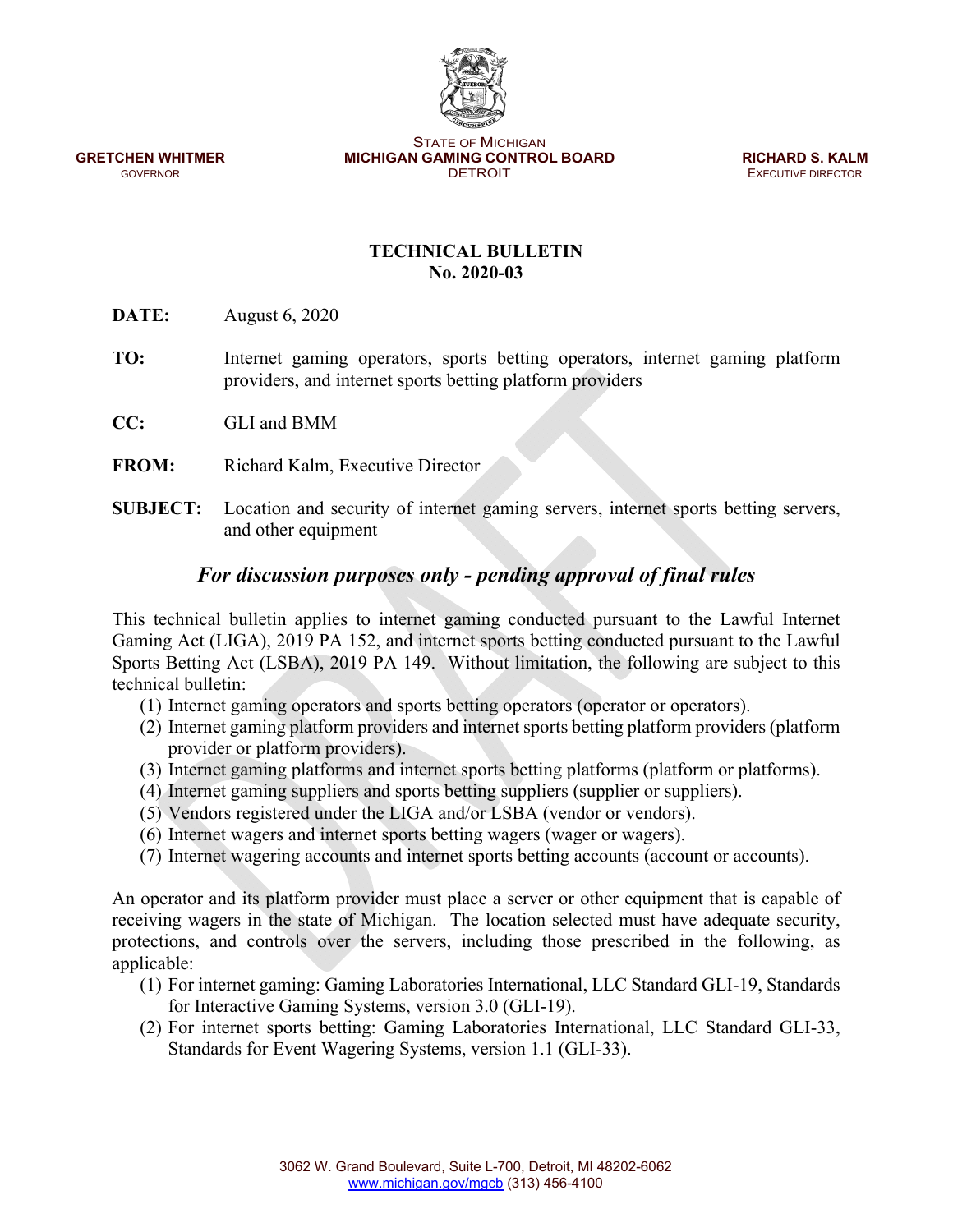#### Technical Bulletin 2020-03 Page 2

The operator and its platform provider must provide the board with information on the location of all servers.

Each platform provider must submit its platform proposed for use by an operator to the board or to an independent lab approved by the board for evaluation. The platform provider must provide all information the board requests including, in pertinent part:

- (1) A complete, comprehensive, and technically accurate description and explanation of the platform and its intended use in both technical and lay language.
- (2) A detailed description of the risk management framework.
- (3) For an internet gaming platform, a description of all hardware devices and a description of all software, including software version.

The information provided must include, without limitation, a detailed overview of the platform which must address all of the following:

- (1) Platform architecture, which must include, without limitation, a detailed description of each component, each component's functionality, and a technical and legal explanation of whether each component's functionality is capable of receiving wagers.
- (2) Encryption methods utilized.
- (3) User roles and permission settings.
- (4) Configuration settings.
- (5) Logical and physical security controls.

## Components Capable of Receiving Wagers; Must be Located in the State of Michigan

Each platform provider must identify those components with any functionality capable of receiving wagers and must locate those components within the state of Michigan. Components that perform functions capable of receiving wagers generally include primary or secondary components that facilitate the placement or acceptance of wagers. These include, but are not limited to:

- (1) Remote internet gaming or internet sports betting systems.
- (2) Components that house random number generators (if applicable).
- (3) For an internet sports betting platform, components that facilitate event or wagering proposition posting and selection.
- (4) Other internet gaming or internet sports betting layer components.
- (5) Any other components that facilitate the placement or acceptance of wagers.

## Components not Capable of Receiving Wagers; Must be Located in the United States

Components with no functionality capable of receiving wagers may be located outside of the state of Michigan; however, the location selected must be in the United States. Unless otherwise provided in any applicable federal or state law or regulation, the following are not generally functions that are capable of receiving a wager:

- (1) Account management and wallet type functions that provide a mechanism for individuals or authorized participants to create and manage an account and perform deposits to and withdrawals from an account.
- (2) Payment processing, geofencing, and individual or authorized participant identification functions, whether performed by the operator, the platform provider, or a supplier, vendor, or other third-party service provider.